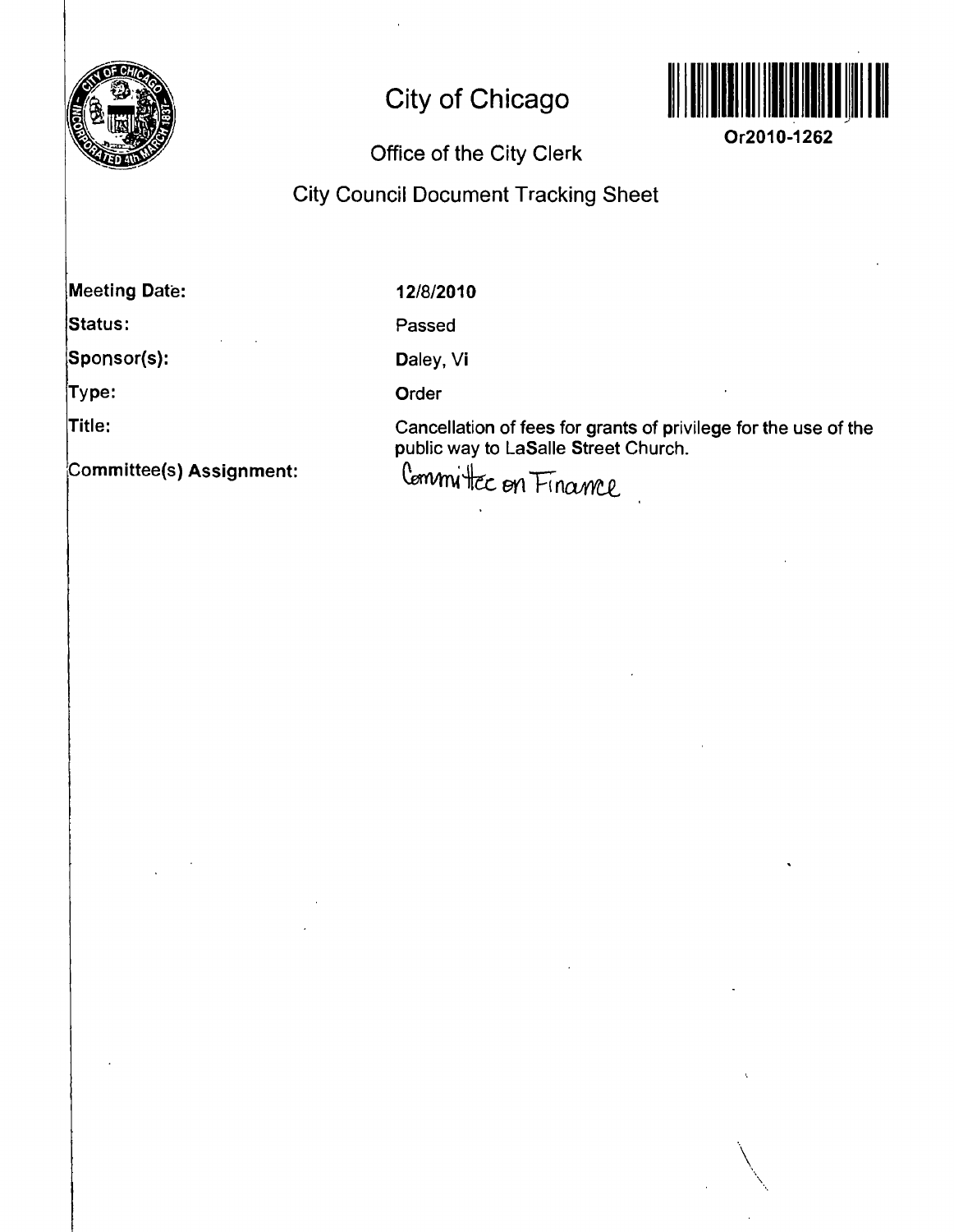**CITY COUNCIL October 6, 2010 Vi Daley Finance** 

**Grant of Privilege/Public Way Usage** 

**ORDERED, that the Director of Business Affairs and Licensing, the**   $\sim$ e. **Director of Revenue, and the City Comptroller are hereby authorized and Directed to cancel the compensation fee in the amount of \$41,983.00 for a period of one year, for a grant of privilege for the use of the public way relating to the occupation of space to be used for a public park and landscaping said space shall be one hundred five and one-half (105 1/2) feet in length and seventy (70) feet in width for a total of seven thousand three hundred and eighty five (7,385) sguare feet, charged to La Salle Street Church. 1136 N La Salle Drive for the premises located at 1140 La Salle Drive.** 

**(Account No. 263121-1)** 

**VltJALEY Alderman** 

**43''\* Ward**